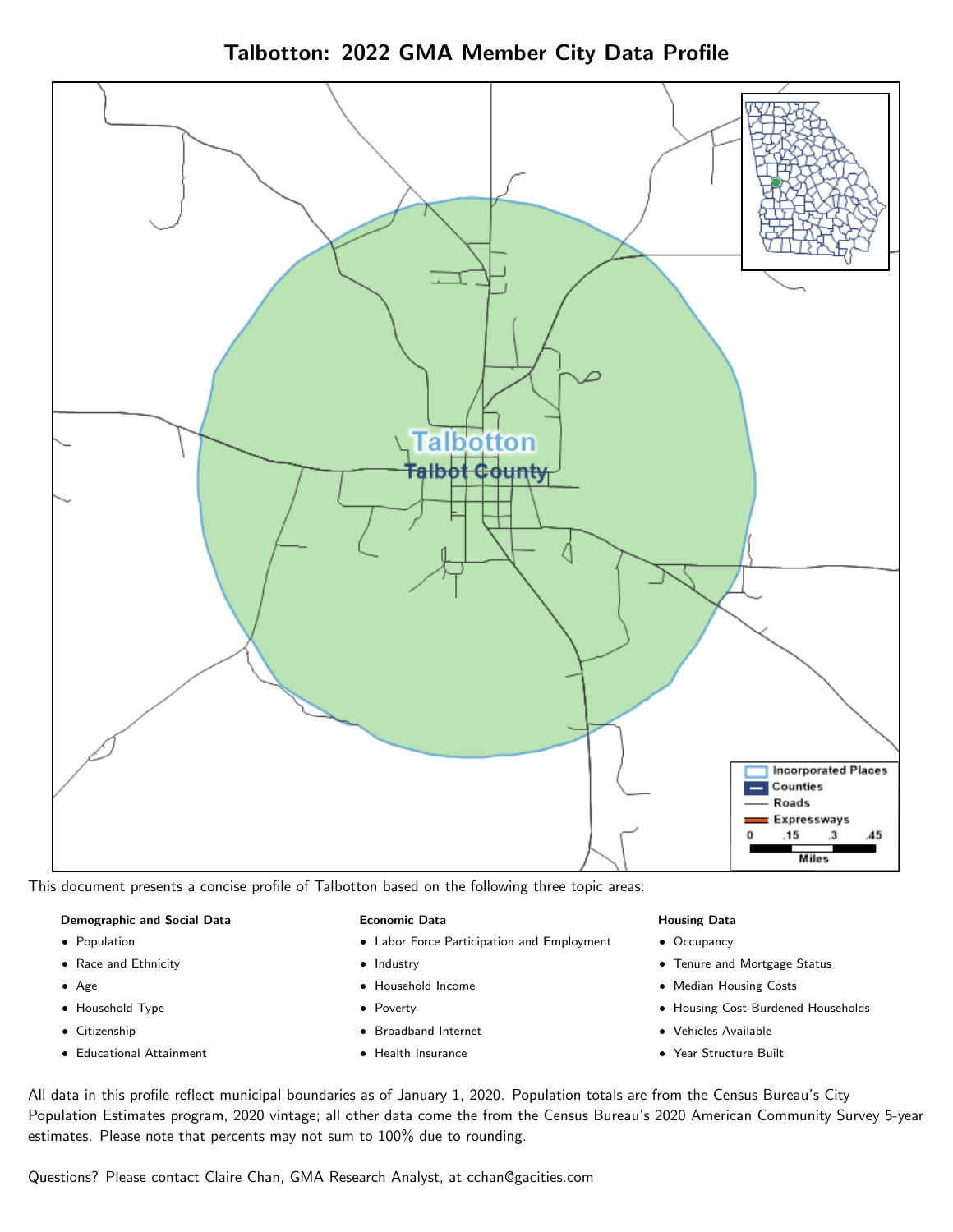# Talbotton: Demographic and Social



0% 2% 4% 6% 8% 10% 12% 12% 10% 8% 6% 4% 2% Male **Female** 85 and over 80-84 75-79 70-74 65-69 60-64 55-59 50-54 45-49 40-44 35-39 30-34 25-29 20-24 15-19 10-14 5-9 Under 5

# **Citizenship**

Age

| <b>Native Born</b><br>100% |  |
|----------------------------|--|

Source: American Community Survey, 2020 5-year estimates, table B05002 Source: American Community Survey, 2020 5-year estimates, table B15002





Source: U.S. Census Bureau, City Population Estimates, 2020 vintage Source: American Community Survey, 2020 5-year estimates, table B03002

# Household Type



Source: American Community Survey, 2020 5-year estimates, table B01001 Source: American Community Survey, 2020 5-year estimates, table B11001

### Educational Attainment



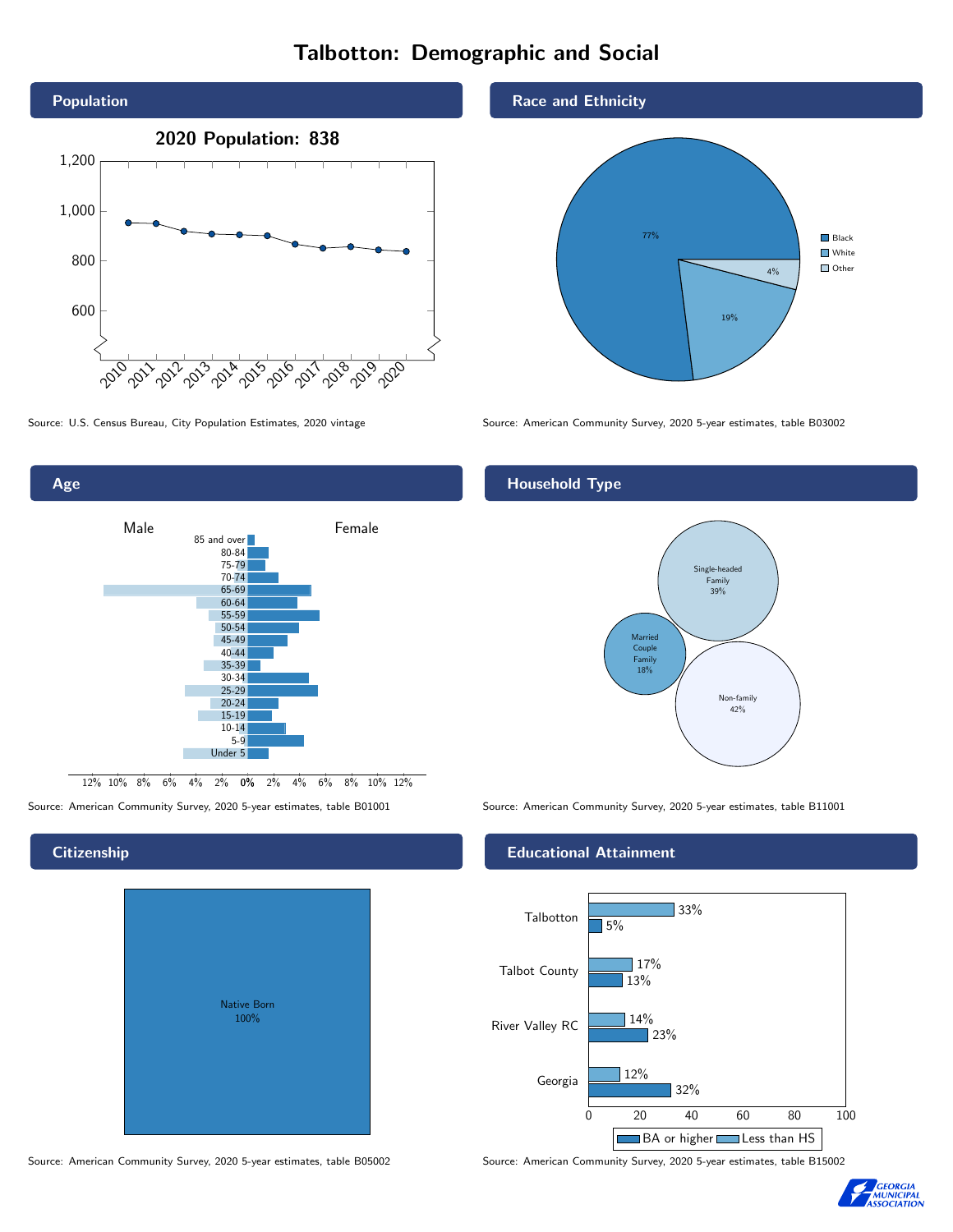# Talbotton: Economic



Source: American Community Survey, 2020 5-year estimates, table B23001 Note: Unemployment rate is based upon the civilian labor force.

# Industry

| Agriculture, forestry, fishing and hunting, and mining      |     |
|-------------------------------------------------------------|-----|
| Construction                                                |     |
| Manufacturing                                               | 28% |
| <b>Wholesale Trade</b>                                      | 2%  |
| Retail Trade                                                | 10% |
| Transportation and warehousing, and utilities               |     |
| Information                                                 | 3%  |
| Finance and insurance, real estate, rental, leasing         |     |
| Professional, scientific, mgt, administrative, waste mgt    |     |
| Educational services, and health care and social assistance |     |
| Arts, entertainment, recreation, accommodation, food        |     |
| service                                                     |     |
| Other services, except public administration                |     |
| Public administration                                       |     |

Source: American Community Survey, 2020 5-year estimates, table C24030



Source: American Community Survey, 2020 5-year estimates, tables B19013 and B19025 Source: American Community Survey, 2020 5-year estimates, table B17010

No 53% Yes 47%

# **Health Insurance**

![](_page_2_Figure_11.jpeg)

Source: American Community Survey, 2020 5-year estimates, table B28002 Source: American Community Survey, 2020 5-year estimates, table B18135

![](_page_2_Picture_14.jpeg)

#### Poverty

### 0 20 40 60 80 100 Georgia River Valley RC Talbot County Talbotton 14%  $\overline{120\%}$ 15% 29%  $720%$ 30%  $19%$ 38%

Total Population Children

Broadband Internet